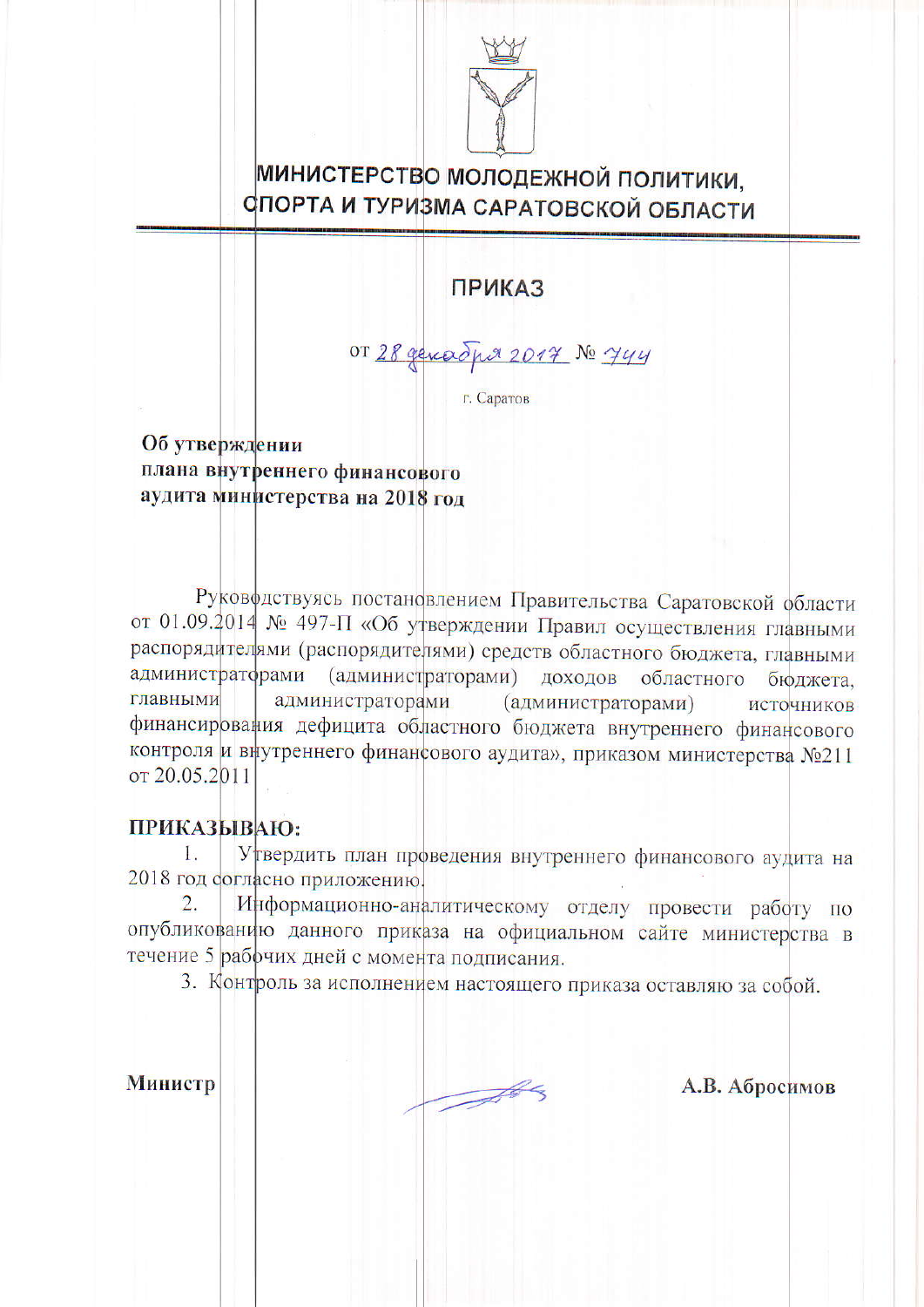Приложение к приказу министерства молодежной политики, спорта и туризма области  $N<sub>2</sub>$  ot of  $\overline{N_2}$ года

## **УТВЕРЖДАЮ**

Министр молодежной политики, спорта и туризма области

А.В. Абросимов

(личная подпись)

ПЛАН внутреннего финансового аудита

на 2018 год

Наименование главного администратора Глава бюджетных средств Министерство молодежной политики, по БК  $026$ спорта и туризма области Наименование бюджета областной **πο ΟΚΤΜΟ** 

| Тема аудиторской<br>проверки                                                                                                                                                                                                                                                      | Объекты аудита                                                                                       | Вид аудиторской<br>проверки (камеральная,<br>выездная,<br>комбинированная) | Проверяемы<br>й период       | Срок проведения<br>аудиторской<br>проверки |
|-----------------------------------------------------------------------------------------------------------------------------------------------------------------------------------------------------------------------------------------------------------------------------------|------------------------------------------------------------------------------------------------------|----------------------------------------------------------------------------|------------------------------|--------------------------------------------|
|                                                                                                                                                                                                                                                                                   | $\overline{2}$                                                                                       | 3                                                                          | $\overline{4}$               | 5                                          |
| 1. Аудит<br>эффективности<br>системы внутреннего<br>финансового контроля<br>в отношении<br>предоставления<br>межбюджетных<br>трансфертов,<br>обеспечения<br>соблюдения<br>получателями<br>указанных<br>трансфертов, целей и<br>порядка,<br>установленных при их<br>предоставлении | Отдел планирования и<br>исполнения бюджета,<br>отдел видов спорта и<br>образовательных<br>учреждений | камеральная                                                                | 01.01.2018-<br>01.06.2018    | 18.06.2018-<br>22.06.2018                  |
| 2. Аудит<br>эффективности<br>системы внутреннего<br>финансового контроля<br>в отношении<br>предоставления<br>субсидий юридическим<br>и физическим лицам                                                                                                                           | Отдел планирования и<br>исполнения бюджета,<br>отдел видов спорта и<br>образовательных<br>учреждений | камеральная                                                                | $01.01.2018 -$<br>01.08.2018 | 20.08.2018-<br>24.08.2018                  |